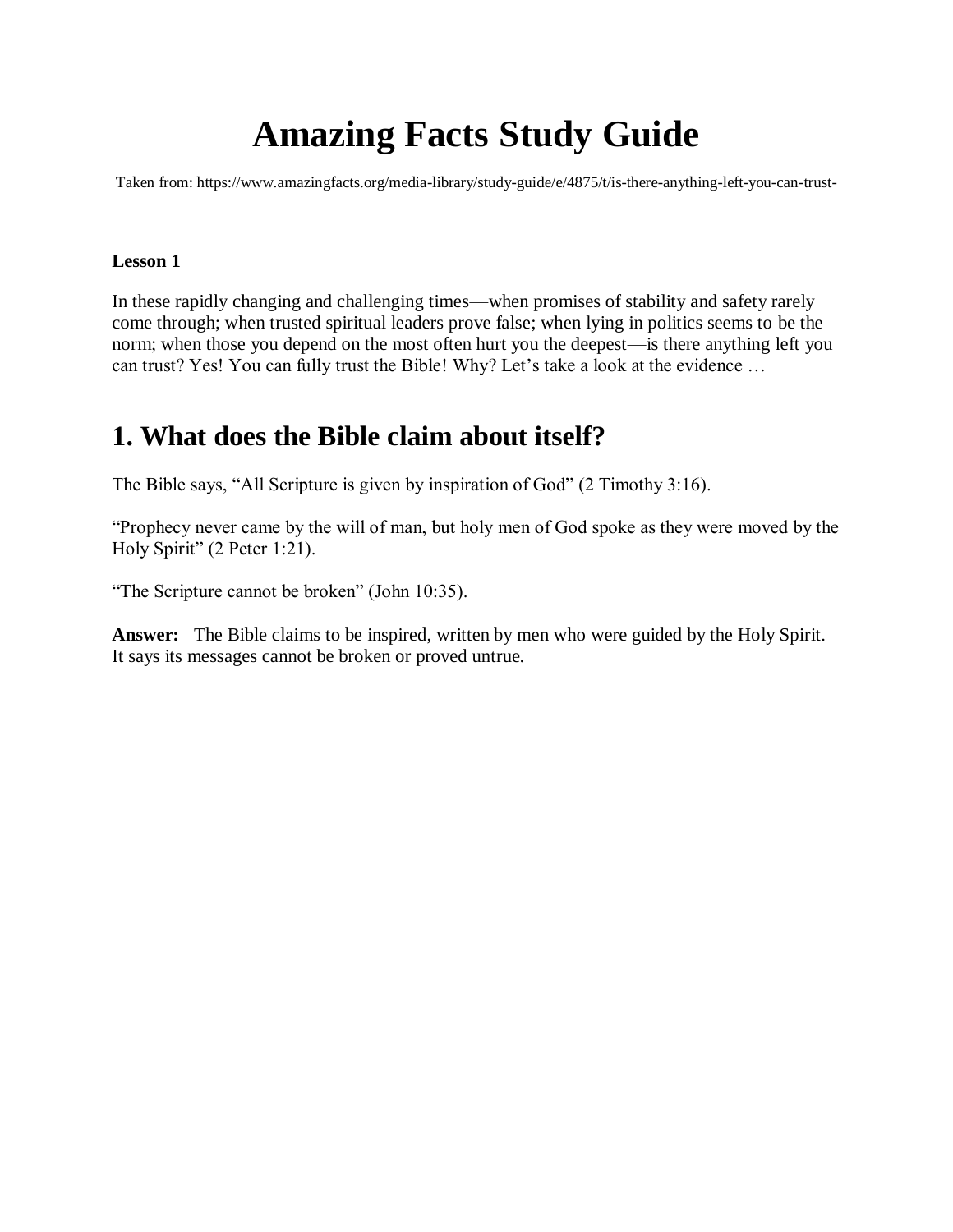

Jesus quoted the Bible and stated that it was true.

# **2. How did Jesus demonstrate His confidence and belief in Scripture?**

Jesus said, "It is written, 'Man shall not live by bread alone' … It is written again, 'You shall not tempt the Lord your God.' … For it is written, 'You shall worship the Lord your God, and Him only you shall serve' " (Matthew 4:4, 7, 10).

"Sanctify them by Your truth. Your word is truth" (John 17:17).

**Answer:** Jesus quoted from Scripture when He was tempted by Satan. He also said the Bible is truth (John 17:17). Jesus quoted Scripture as the authority for everything He was teaching.

### **3. How do Bible prophecies confirm its divine inspiration?**

The Bible says, "I am the Lord. … New things I declare; before they spring forth I tell you of them" (Isaiah 42:8, 9).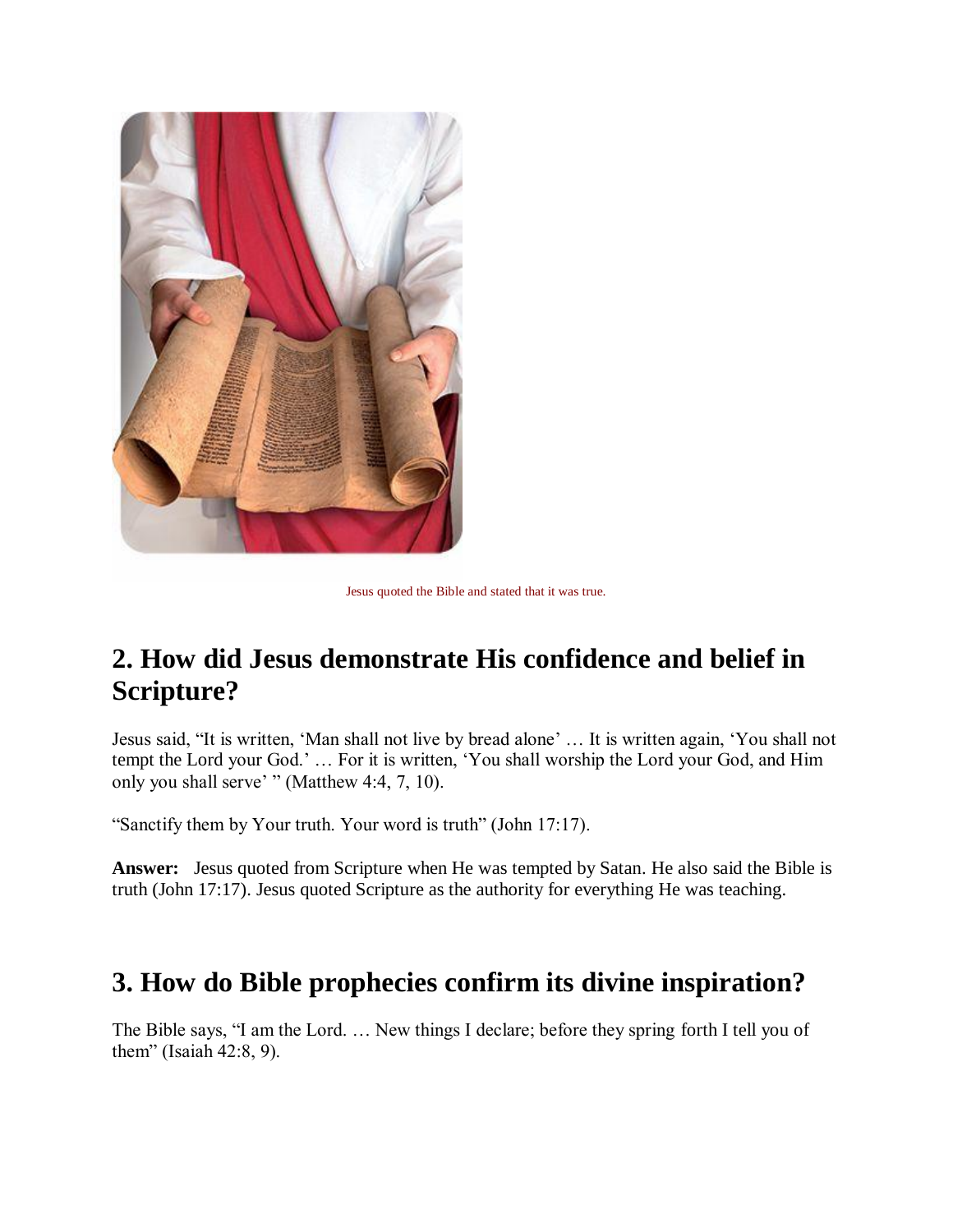"I am God … declaring the end from the beginning, and from ancient times things that are not yet done" (Isaiah 46:9, 10).



Before Cyrus was born, God's Bible prophet named him as the general who would overthrow Babylon.

**Answer:** Bible predictions of future events that have come to pass dramatically confirm the divine inspiration of Scripture. These are just a few examples of fulfilled Bible prophecies:

- A. Four world empires would arise: Babylon, Medo-Persia, Greece, and Rome (Daniel chapters 2, 7, 8).
- B. Cyrus to be the warrior to capture Babylon (Isaiah 45:1-3).
- C. After Babylon's destruction, it would never be inhabited again (Isaiah 13:19, 20 Jeremiah 51:37).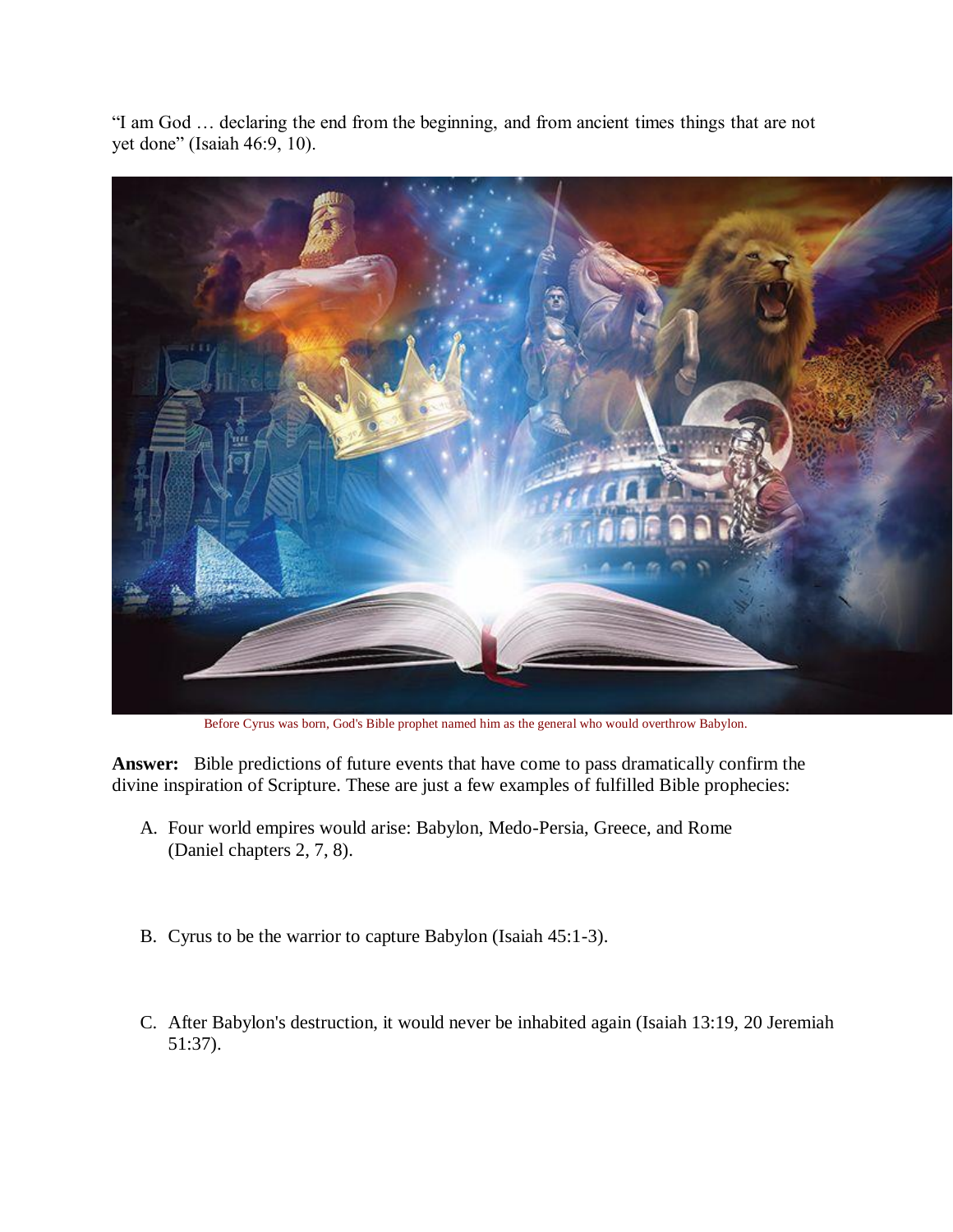- D. Egypt would never again have a commanding position among the nations (Ezekiel 29:14, 15 30:12, 13).
- E. Earth-shaking calamities and fear toward the end of time (Luke 21:25, 26).
- F. Moral degeneracy and decline of spirituality in the last days (2 Timothy 3:1-5).



# **4. Are the Bible's statements about the natural world confirmed by science?**

The Bible says, "The entirety of Your word is truth" (Psalm 119:160).

**Answer:** Yes. The Holy Spirit, who guided each Bible writer, always speaks the truth. Here are just a few Bible statements confirmed by science:

- A. "He hangs the earth on nothing" (Job 26:7). This scientific fact is mentioned in Job, the Bible's oldest book.
- B. "He … sits above the circle of the earth" (Isaiah 40:22). The Bible said the earth is round centuries before it was confirmed by scientists.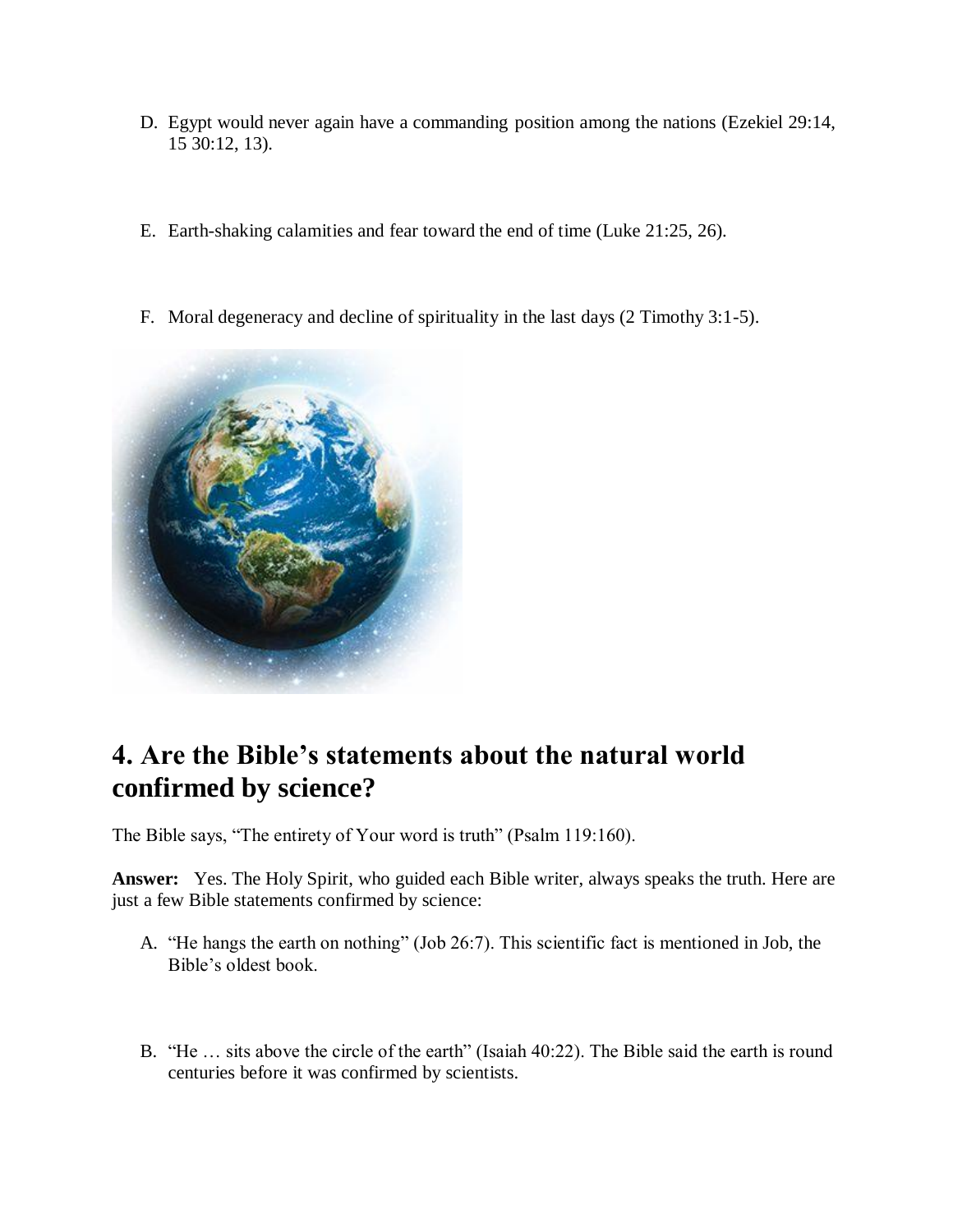C. "To establish a weight for the wind" (Job 28:25). Long before science verified it, the Bible reported that air has weight.

## **5. Are the Bible's statements about health still relevant in today's world?**

The Bible says, "Beloved, I pray that you may prosper in all things and be in health, just as your soul prospers" (3 John 1:2).

**Answer:** God wants His creation to be happy and healthy. Following are just a few examples of Bible health principles that confirm its divine inspiration:

A. **Cover body waste with dirt (Deuteronomy 23:12, 13).**

Moses' command that body waste should be buried outside Israel's encampment was thousands of years ahead of its time. When human waste is not properly disposed of, disease can quickly spread via the water supply. This Bible counsel has saved millions of lives throughout history.

- B. **"Nor let us commit sexual immorality" (1 Corinthians 10:8).** "Sexual immorality" refers to any inappropriate sexual conduct (see Leviticus 18 for a comprehensive list). By following this Bible counsel, people would have little reason to fear unwanted pregnancies or sexually transmitted diseases, such as syphilis and AIDS.
- C. **Leave alcoholic beverages alone (Proverbs 23:29–32).**

If everyone followed this Bible advice, millions of alcoholics would become sober, helpful citizens; millions of broken families would be reunited; thousands of lives would be saved from drunk driving; and government and business leaders would make clearminded decisions.

*Note: God not only tells us how to succeed and have joy amid today's challenging problems, He also gives us the miraculous power to do it (1 Corinthians 15:57; Philippians 4:13; Romans 1:16). The Bible's health principles are still relevant today and are desperately needed. (For more on health, see Study Guide 13.)*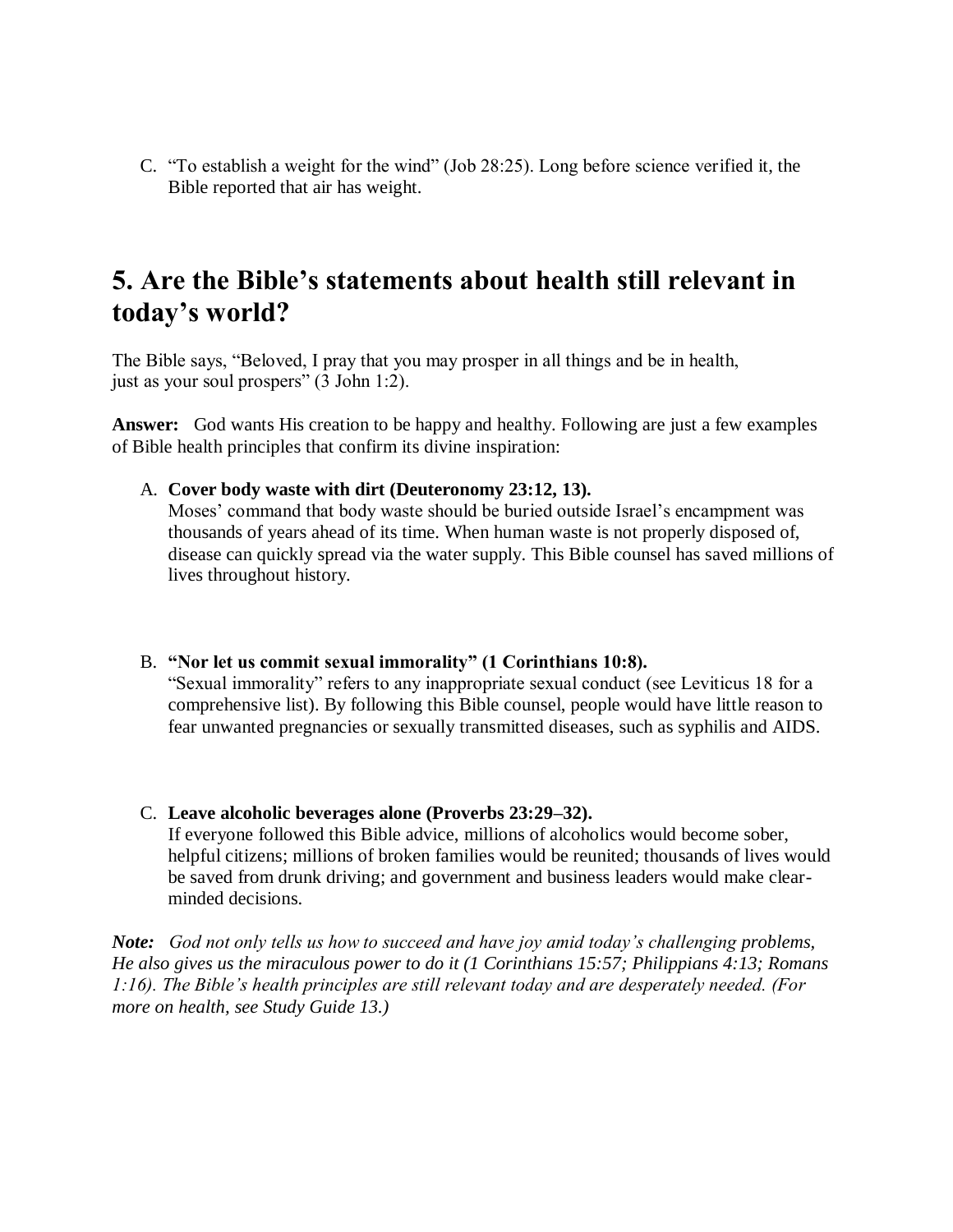

# **6. Are the Bible's historical statements accurate?**

The Bible says, "I, the Lord, speak righteousness, I declare things that are right" (Isaiah 45:19).

**Answer:** Yes. Sometimes evidence might not yet be available to prove certain historical claims found in Scripture, but evidence has repeatedly surfaced proving the validity of the Bible. Note the following:

- A. For years skeptics said the Bible was unreliable because it mentions the Hittite nation (Deuteronomy 7:1) and cities like Nineveh (Jonah 1:1, 2) and Sodom (Genesis 19:1), all of which they denied ever existed. But now modern archaeology has confirmed that all three did exist.
- B. Critics also said that the kings Belshazzar (Daniel 5:1) and Sargon (Isaiah 20:1) never existed. Again, their existence has since been confirmed.
- C. Skeptics said the Bible record of Moses was not reliable because it mentions writing (Exodus 24:4) and wheeled vehicles (Exodus 14:25), which they said didn't exist in his time. Today we know they did.
- D. At one time, the 39 kings of ancient Israel and Judah were known only from the Bible record; thus, critics doubted their existence. But when archaeologists found independent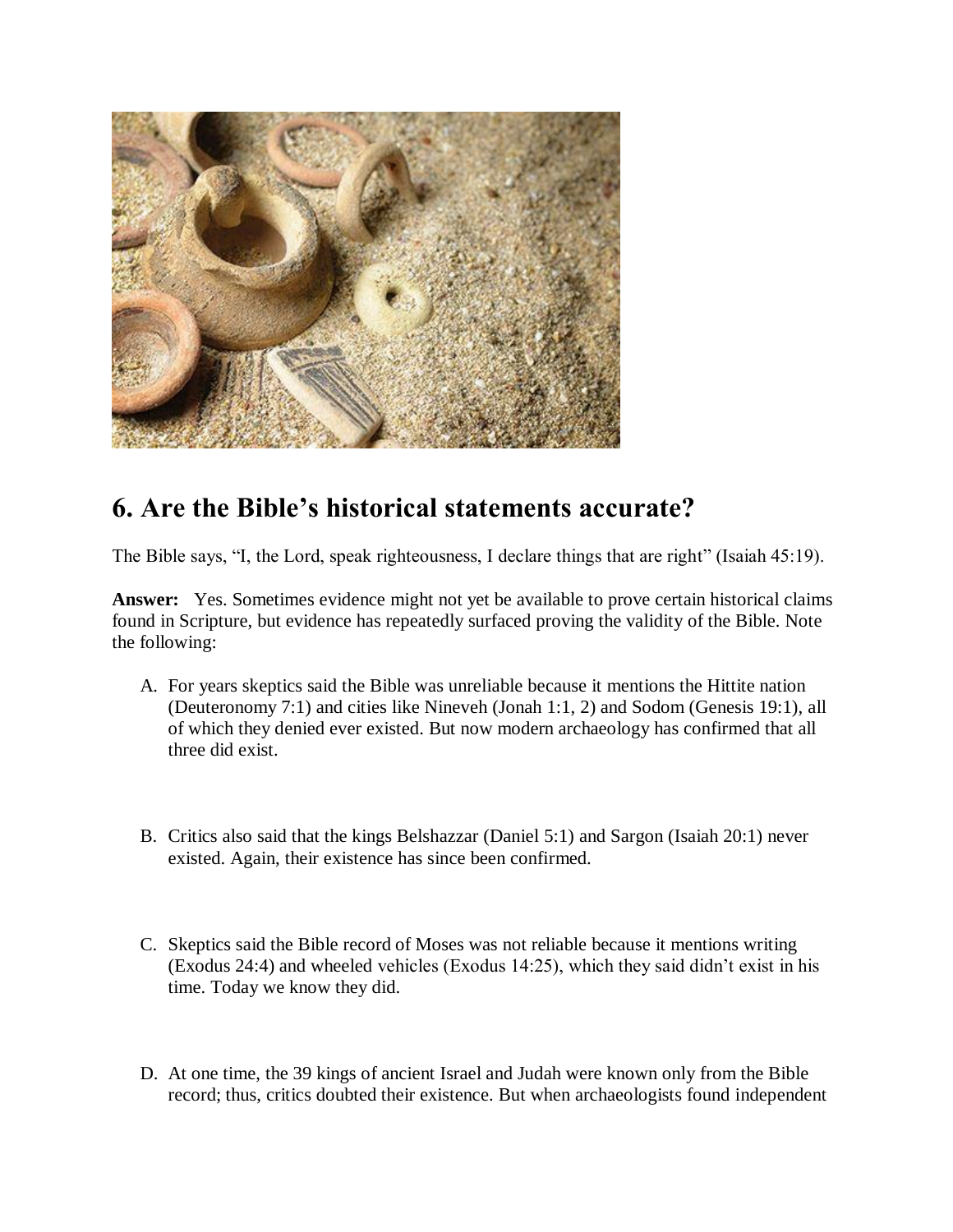ancient records that mention many of these kings, the Bible record was proved accurate once again.

Critics of the Bible have been proven wrong repeatedly as new discoveries have confirmed biblical people, places, and events.

\*The Revised Standard Version of the Bible C 1946, 1952, 1971 by the Division of Christian Education of the National Council of the Churches of Christ in the USA. Used by permission.



# **7. What other facts about the Bible prove its divine inspiration?**

The Bible says, "All Scripture is given by inspiration of God" (2 Timothy 3:16).

**Answer:** One of the greatest miracles of the Bible is its unity. Just ponder these amazing facts:

The 66 books of the Bible were written:

- 1. On three continents.
- 2. In three languages.
- 3. By about 40 different people (such as kings, shepherds, scientists, attorneys, an army general, fishermen, priests, and a physician)
- 4. Over a period of about 1,500 years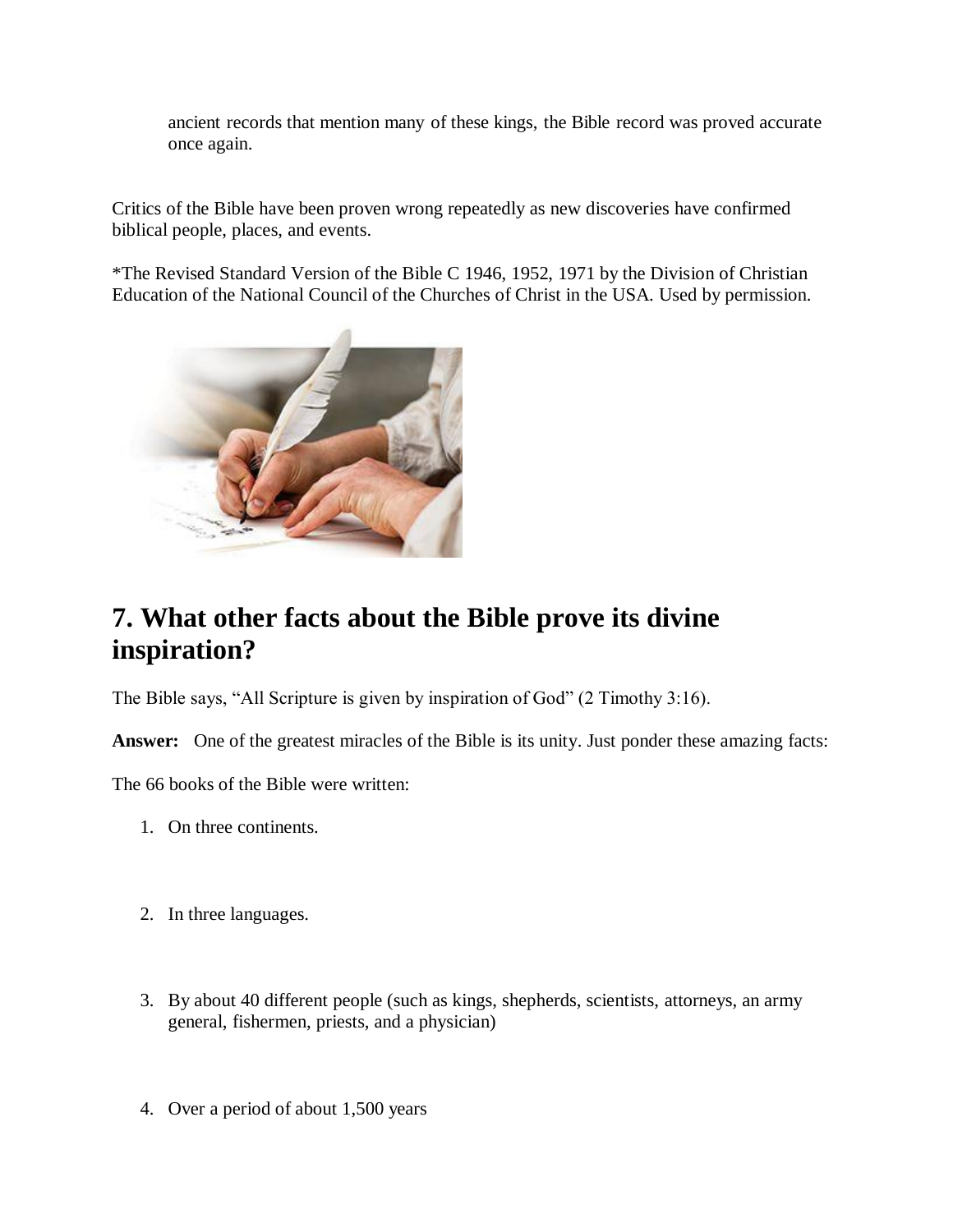- 5. On the most controversial subjects
- 6. By people who, in most cases, had never met
- 7. By authors whose education and background varied greatly



Yet, though it seems totally inconceivable, the 66 books maintain harmony with one another. And even when new concepts on a certain subject are expressed, they do not undermine what other Bible writers say on the same subject.

This is almost too amazing to believe! Ask people who have viewed the same event to give a report of what happened and you'll discover that their stories will often differ widely and will contradict each other in some way. Yet the Bible, penned by 40 writers over a 1,500-year period, reads as if it was written by one mind. And indeed it was: "Holy men of God spoke as they were moved by the Holy Spirit" (2 Peter 1:21). The Holy Spirit "moved" them all; He is the real Bible author.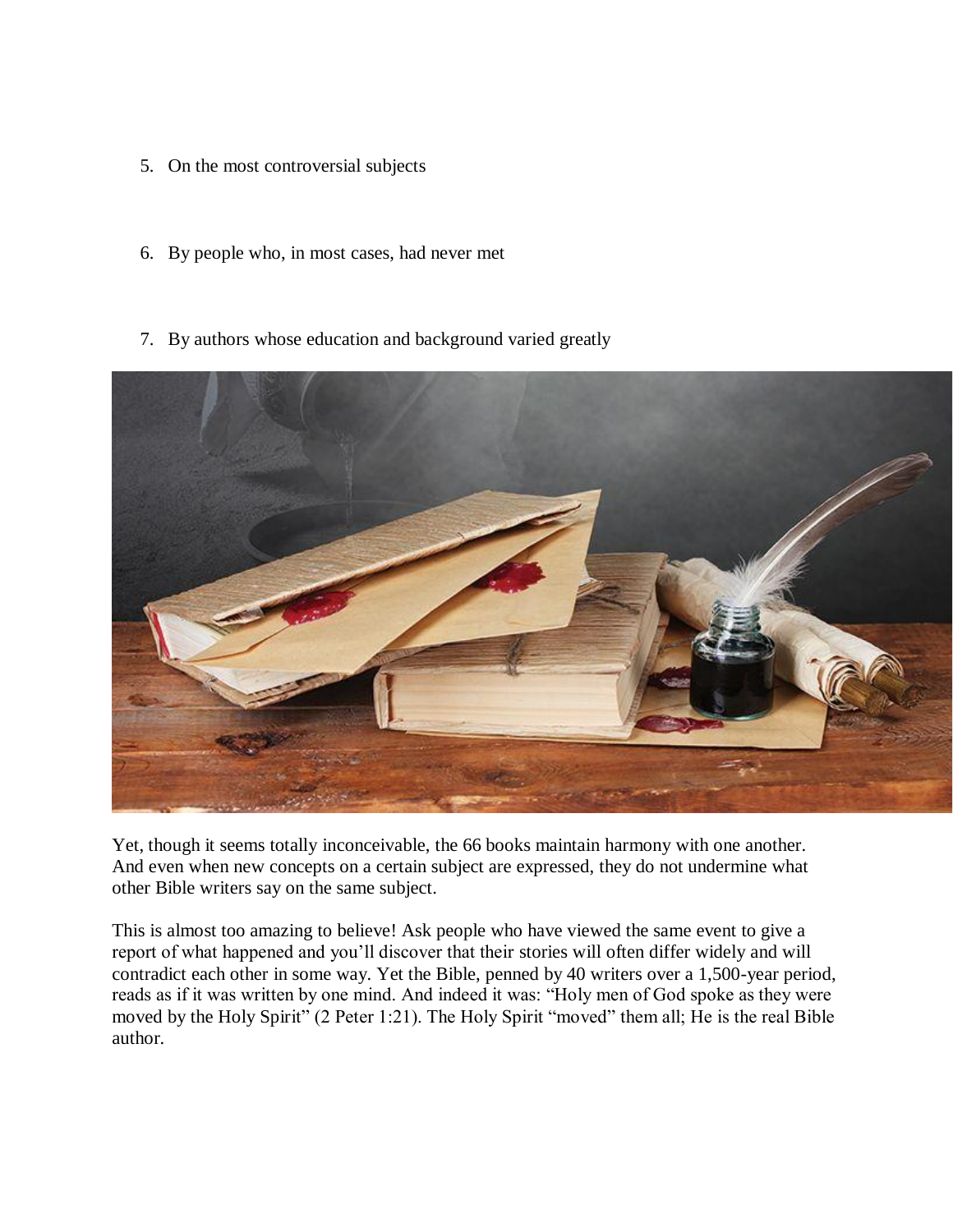

Accepting Christ and obeying Scripture changes a drunken, immoral, profane, sinner into a loving, sober, pure Christian. Skeptics cannot explain this fact.

# **8. What evidence of Bible inspiration is found in the lives of people?**

The Bible says, "If anyone is in Christ, he is a new creation; old things have passed away; behold, all things have become new" (2 Corinthians 5:17).

**Answer:** The changed lives of those who follow Jesus and obey Scripture provide some of the most convincing proofs of the Bible's divine inspiration. The drunk becomes sober; the immoral person becomes pure; the addicted becomes free; the profane person becomes reverent; the fearful person becomes courageous; and the cruel person becomes kind.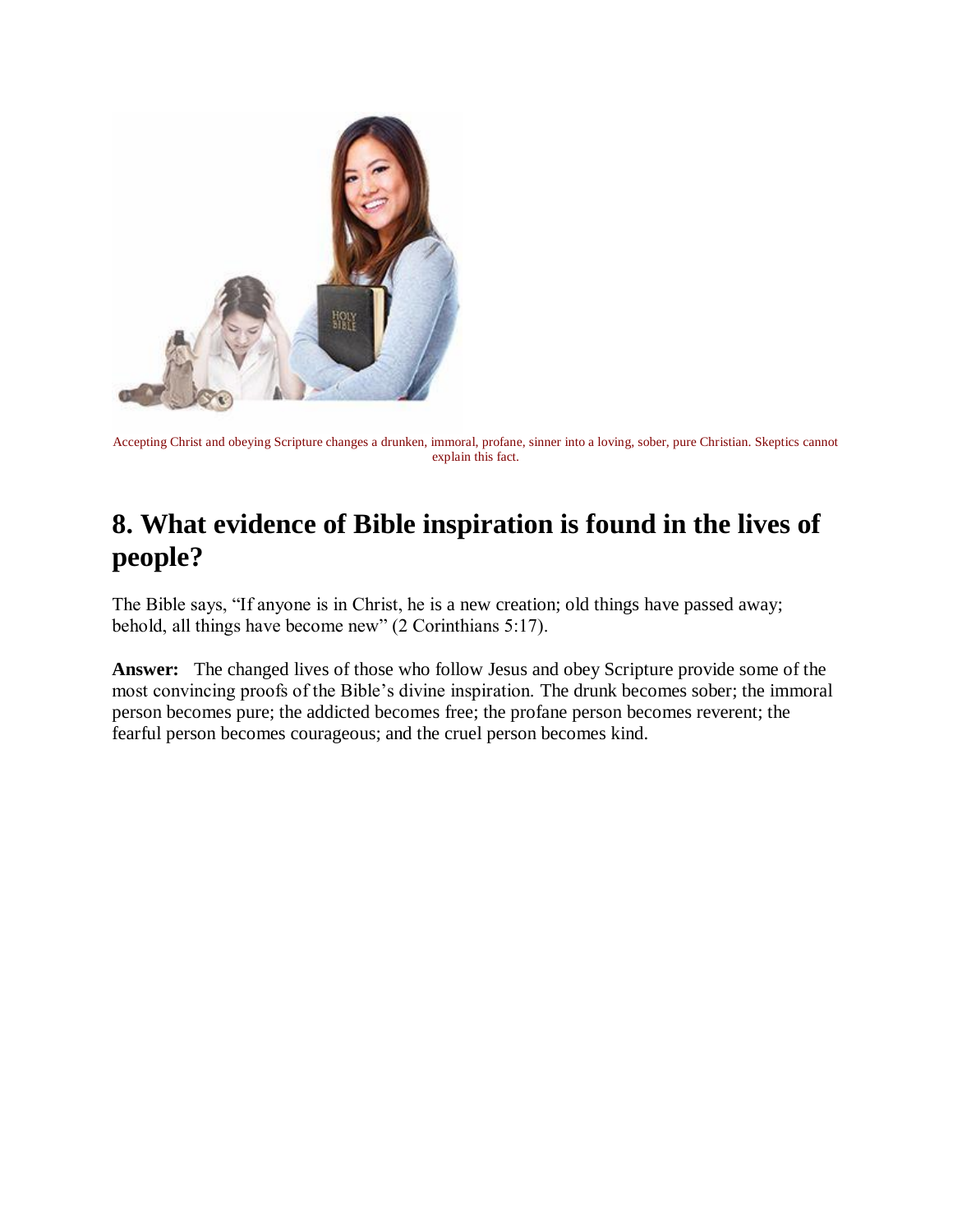

# **9. What evidence for Bible inspiration emerges when we compare Old Testament prophecies of the coming Messiah with New Testament events in the life of Jesus?**

he Bible says, "Beginning at Moses and all the Prophets, [Jesus] expounded to them in all the Scriptures the things concerning Himself" (Luke 24:27).

"[Apollos] vigorously refuted the Jews publicly, showing from the Scriptures that Jesus is the Christ" (Acts 18:28).

**Answer:** The Old Testament predictions of the Messiah were so specific and so clearly fulfilled by Jesus of Nazareth that both Jesus and Apollos used these prophecies to prove that Jesus was indeed the Messiah. There are more than 125 of these prophecies. Let's review just 12 of them: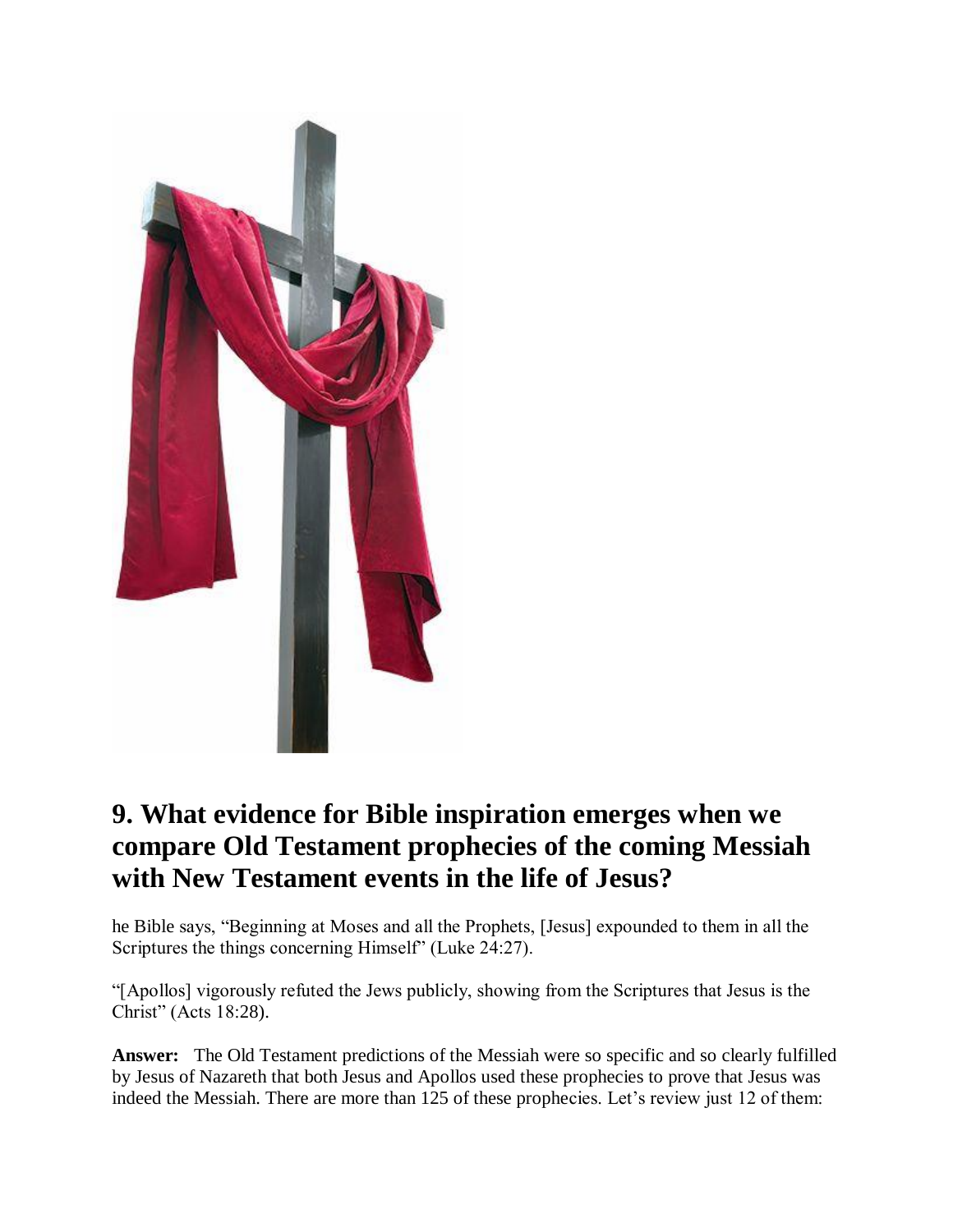| <b>Prophecy</b> |                                             | <b>Old Testament Prediction</b>                                                | <b>New Testament Fulfillment</b> |
|-----------------|---------------------------------------------|--------------------------------------------------------------------------------|----------------------------------|
|                 | 1. Born in Bethlehem                        | Micah 5:2                                                                      | Matthew 2:1                      |
| 2.              | Born of a virgin                            | Isaiah 7:14                                                                    | Matthew 1:18-23                  |
| 3.              | David's lineage                             | Jeremiah 23:5                                                                  | Revelation 22:16                 |
| Α.              | Target of murder attempt                    | Jeremiah 31:15                                                                 | Matthew 2:16-18                  |
| 5.              | Betrayed by a friend                        | Psalms $41:9$                                                                  | John 13:18, 19, 26               |
| 6.              | Sold for 30 silver coins                    | Zechariah 11:12                                                                | Matthew 26:14-16                 |
|                 | 7. Crucified                                | Zechariah 12:10                                                                | John 19:16-18, 37                |
|                 | 8. Lots cast for His clothes                | Psalms $22:18$                                                                 | Matthew 27:35                    |
|                 | 9. No bones broken                          | Psalms $34:20$                                                                 | John 19:31-36                    |
|                 | 10. Buried in a rich man's tomb Isaiah 53:9 |                                                                                | Matthew 27:57-60                 |
|                 |                                             | 11. Year, day, hour of His death Daniel 9:26, 27; Exodus 12:6 Matthew 27:45-50 |                                  |
|                 | 12. Raised the third day                    | Hosea 6:2                                                                      | Acts 10:38-40                    |

What are the odds that Jesus could have fulfilled just eight of these prophecies by mere chance? Dr. Peter Stoner, former chairman of the departments of mathematics, astronomy, and engineering at Pasadena College in California, applied the principle of probability to this question.

He calculated the odds of just eight being fulfilled by one man as one in 1,000,000,000,000,000,000,000,000,000,000,000

What would be the odds of all 125 prophecies of the Messiah being fulfilled by chance alone? It simply couldn't have happened by chance!



.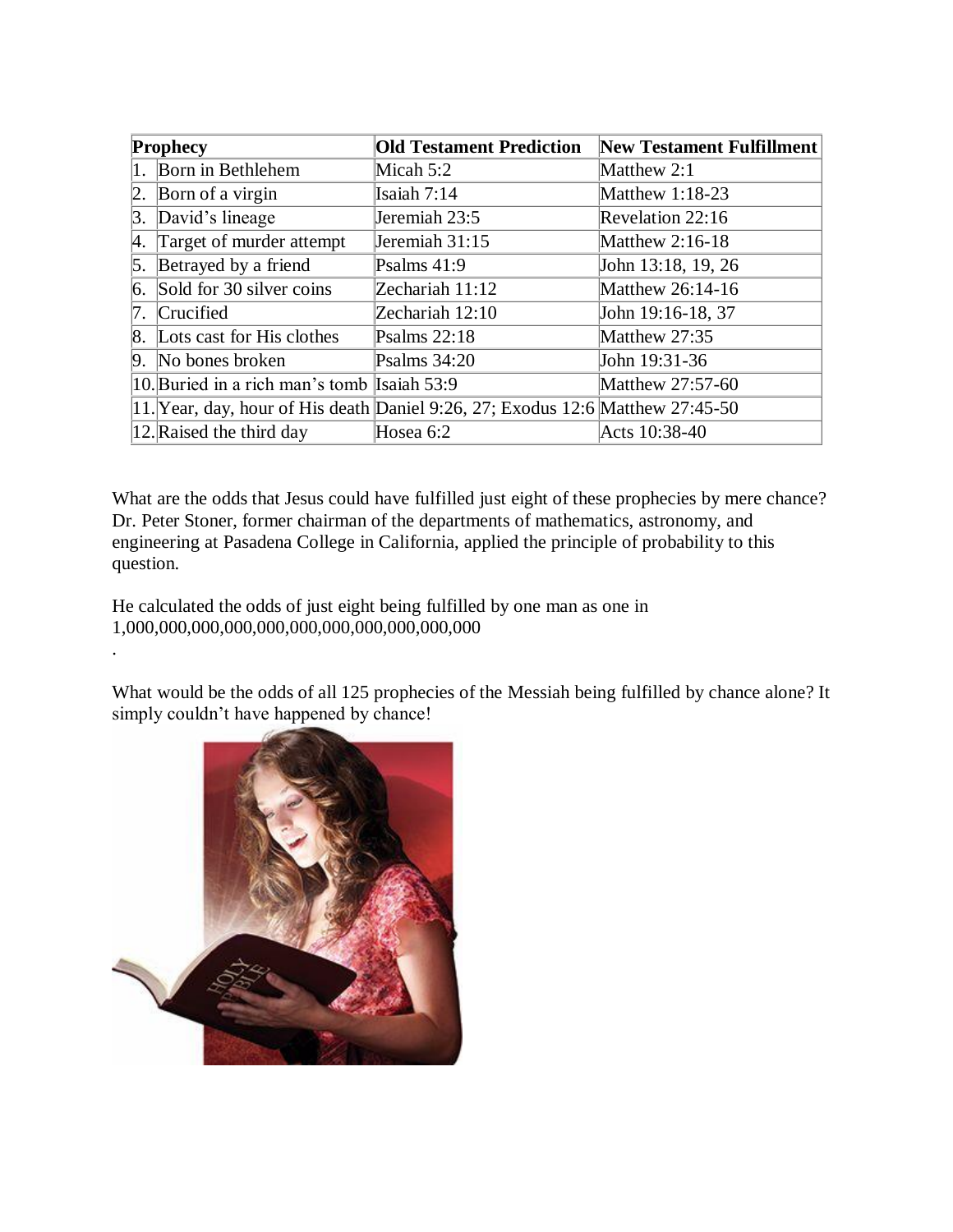# **10. What advantage does a person have who accepts the Bible as God's inspired word?**

The Bible says, "I understand more than the ancients, because I keep Your precepts" (Psalm 119:100).

"You … make me wiser than my enemies" (Psalm 119:98).

"As the heavens are higher than the earth, so are … My thoughts [higher] than your thoughts" (Isaiah 55:9).

**Answer:** A person who accepts the Word of God will discover answers to many mysteries that confound those seeking only worldly answers. For instance, there is no known way life could spring up from non-life; the Bible says it took a supernatural agent—God—to start life. Scientists also now know that all human life today came from one woman; this is exactly what the Bible teaches in Genesis.



You can also know that God created the world in six, literal, 24-hour days; that a worldwide flood destroyed every living thing except sea life and what was inside the ark; and that the different world languages originated at the Tower of Babel.

God, who has always existed and knows everything, shares these truths with us in the Bible, recognizing that we could never figure them out on our own. God's knowledge is "past finding out" (Romans 11:33). Believe the Bible, and you will always be ahead of the wisdom of mere humans.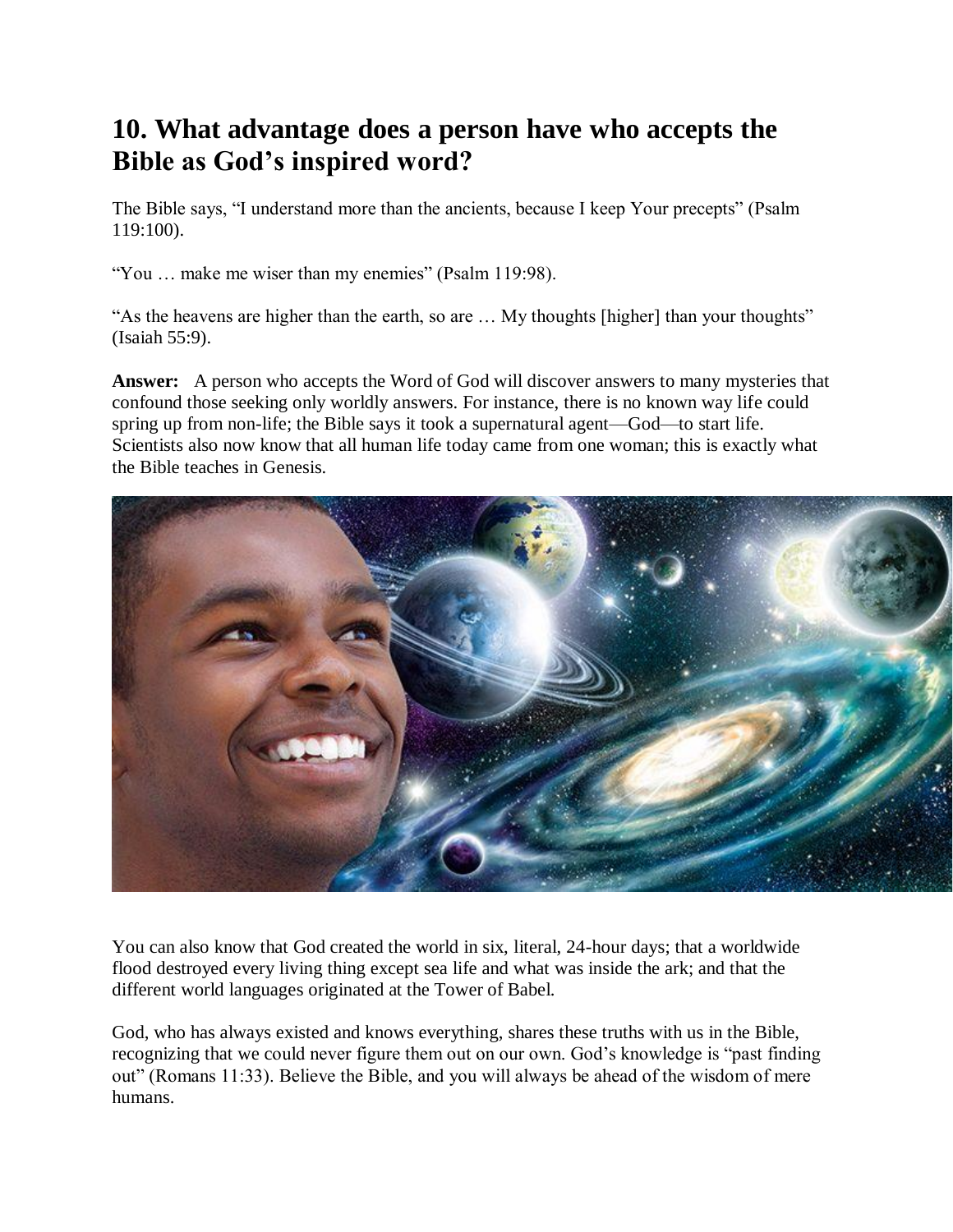

# **11. What recent events have brought the power and appeal of the Bible into sharp focus?**

**Answer:** The increasing number of natural disasters and the rise of worldwide terrorism are signs predicted by the Bible, which says that at the end of time, "On the earth distress of nations, with perplexity, the sea and the waves roaring" (Luke 21:25). The tsunami of December 26, 2004, is just one example. Over 250,000 people were reported dead or missing in what was one of the deadliest natural disasters in modern history. A year later, Hurricane Katrina ripped through New Orleans, reminding us again of the prophetic power of Jesus' words that there would be "waves roaring."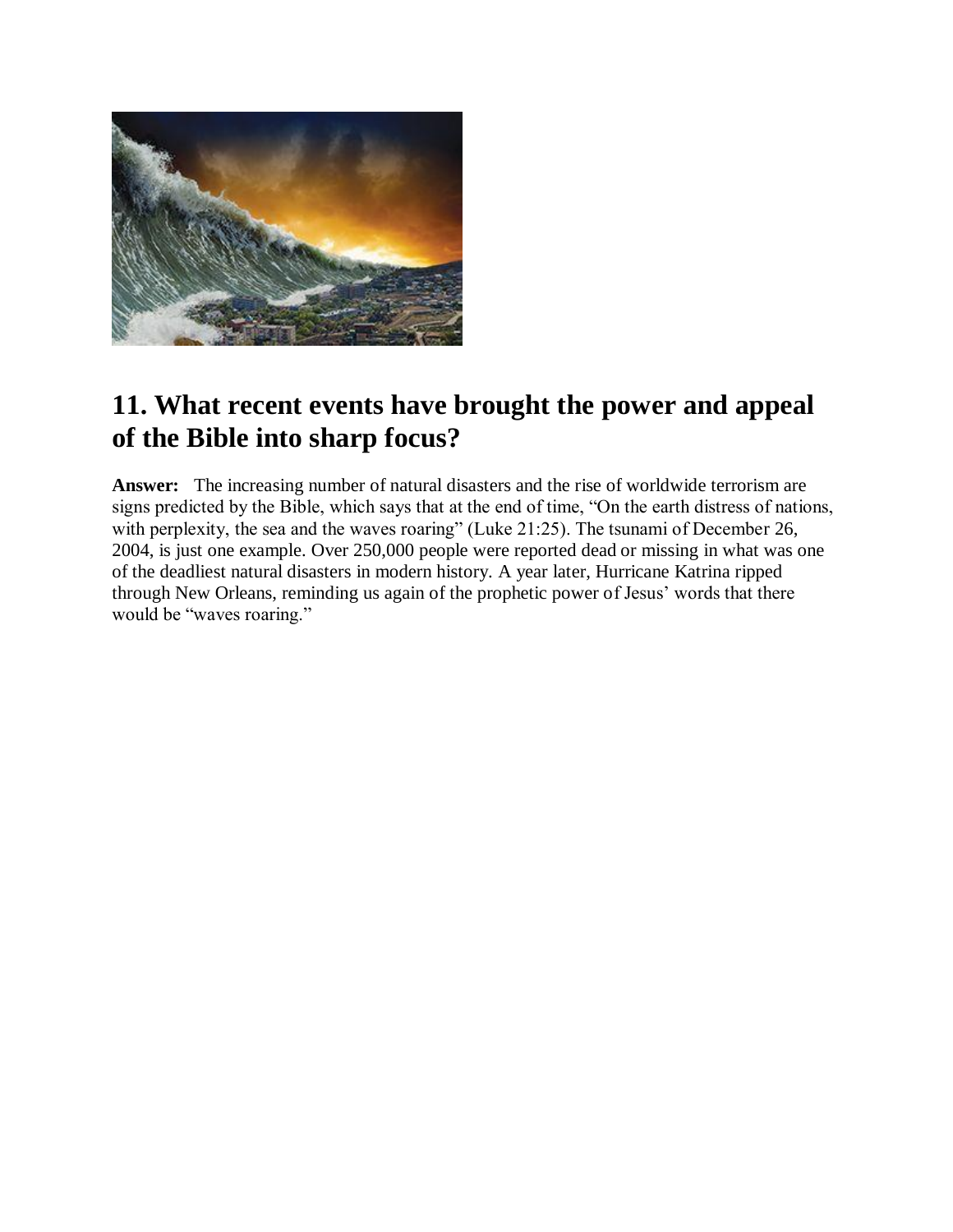

The Bible also predicted that "nation will rise against nation" (Matthew 24:7). After the devastating attack on the World Trade Center towers on September 11, 2001, people realized that no nation is truly secure. The ongoing conflicts in the Middle East and the ongoing torment of terrorism have brought people to the Bible as a source of strength and hope.

Some people question the Bible because it speaks of the world being created instead of "evolving." Jesus asked, "When the Son of Man comes, will He really find faith on the earth?" (Luke 18:8). The theory of evolution, however, is now being widely discredited. For instance, molecular biology demonstrates that the single cell is irreducibly complex, making the accidental origin of life in a single cell not just improbable, but impossible.

Perhaps that's why many former atheists now believe the world was created, including Fred Hoyle and once notorious atheist Antony Flew, who said, "The most impressive arguments for God's existence are those that are supported by recent scientific discoveries."

The theory of evolution teaches that humans and apes come from a common ancestor, denying that people were created in the image of God and that you have a real purpose: to live eternally with God. The scientific collapse of evolution, along with the fulfillment of Bible prophecy, can help establish your faith in the Word of God.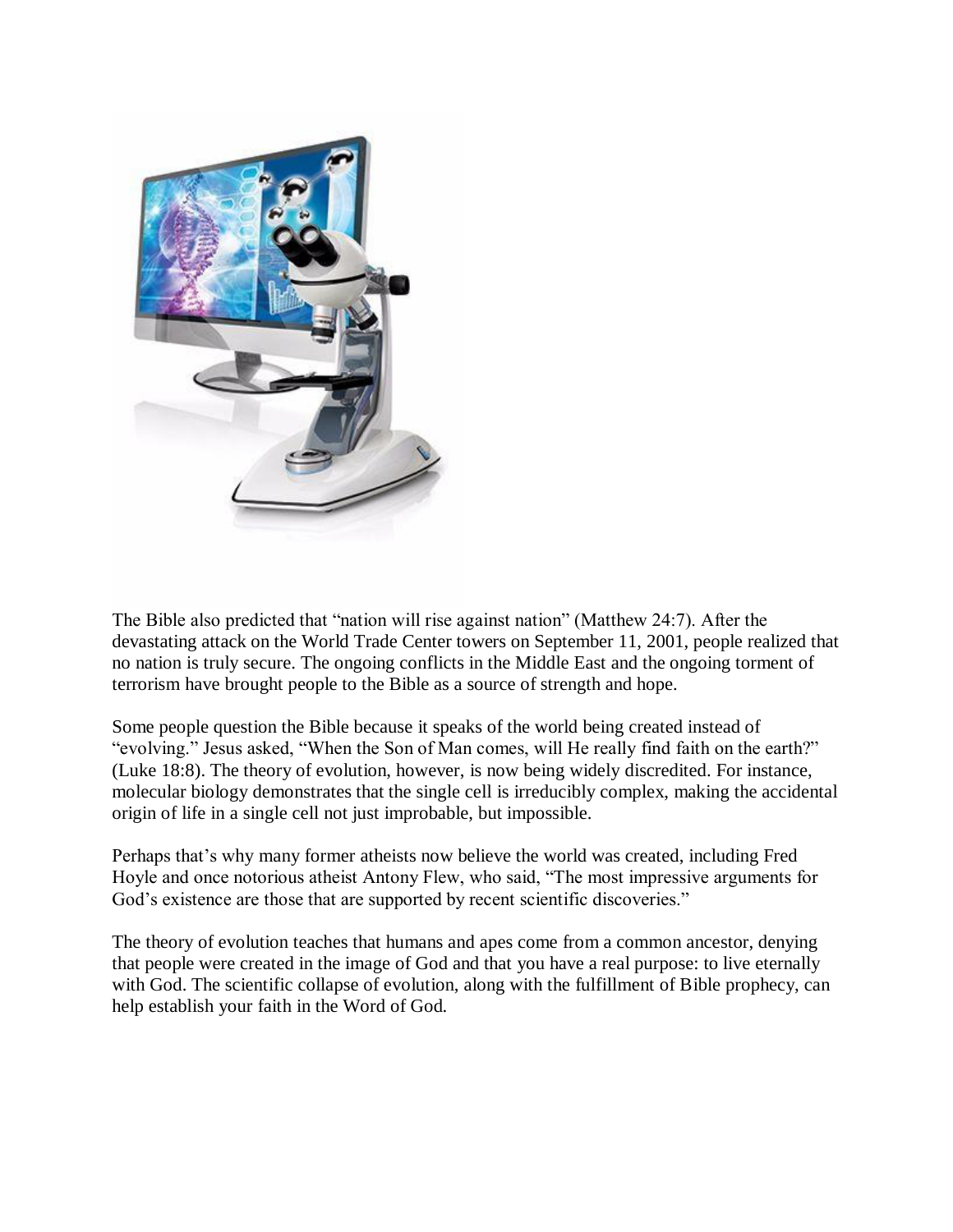

The Bible has universal appeal because it provides clear answers to life's most perplexing questions.

## **12. Why is the Bible your best chance for lasting happiness and peace?**

The Bible says, "Your word is a … light to my path" (Psalm 119:105).

"These things I have spoken to you … that your joy may be full" (John 15:11).

"In the image of God … He created them" (Genesis 1:27).

"Let your light so shine before men, that they may see your good works and glorify your Father in heaven" (Matthew 5:16).

"I will come again and receive you to Myself; that where I am, there you may be also" (John 14:3).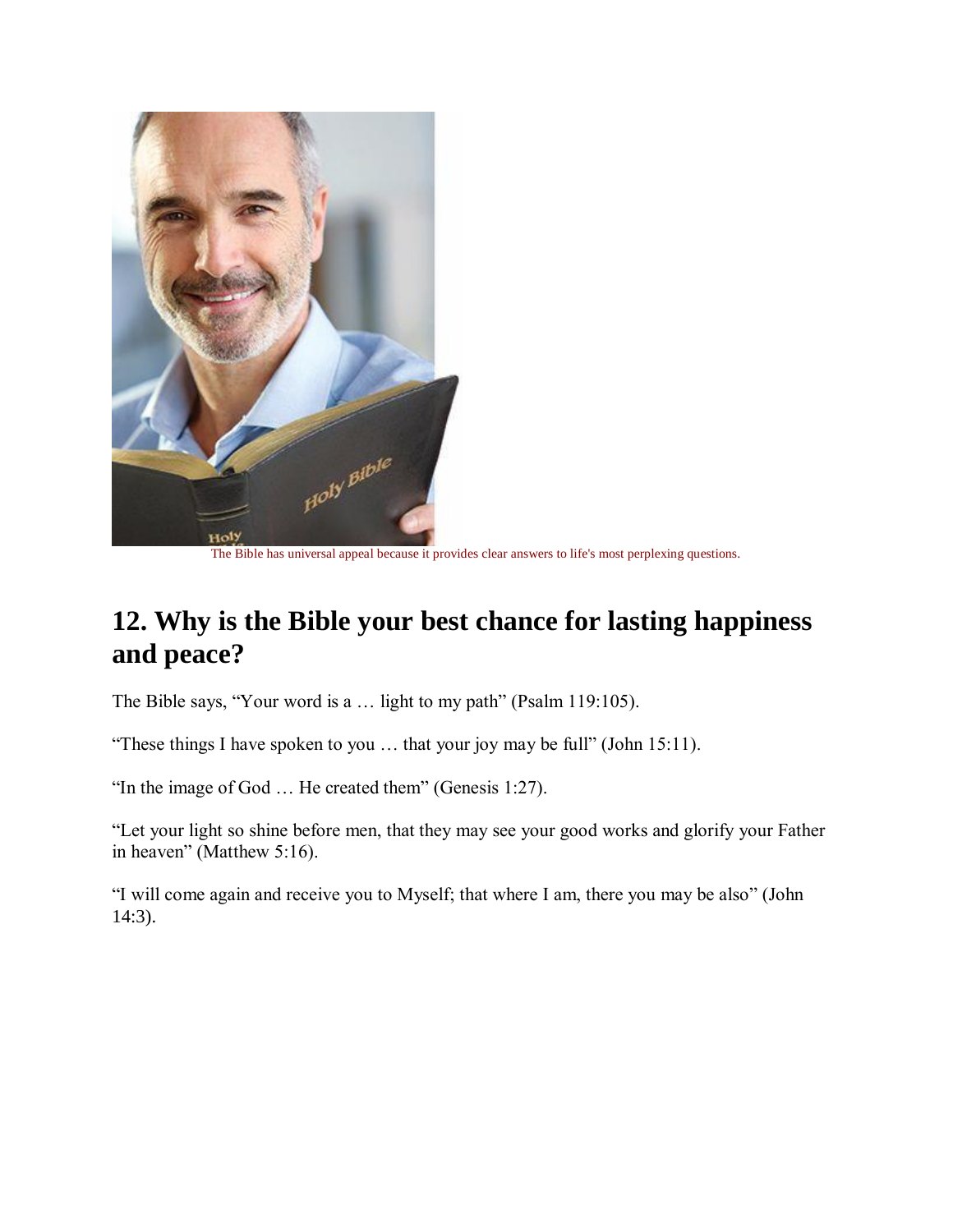

**Answer:** Because it answers life's most puzzling questions:

- A. Where did I come from? God created us in His image; we are not mere accidents without purpose. We are children of God (Galatians 3:26). Even better, as His children, we are precious to Him and He desires that we be with Him forever.
- B. Why am I here? The Bible says our aims for life today should be to discover God's perfect, practical answers to life's problems, to accept Jesus' offer of salvation from sin, and to be become more like Him each day (Romans 8:29).
- C. What does the future hold for me? You don't need to guess! Not only will you experience more peace and joy today, the Bible says Jesus will come very soon to take His people to the wonderful home He is preparing for them in heaven (John 14:1–3). In supreme joy and happiness, you will live forever in God's presence (Revelation 21:3, 4).

# **13. Are you thankful to God for lovingly answering life's most puzzling questions?**

**Answer:** 

**Your Questions Answered**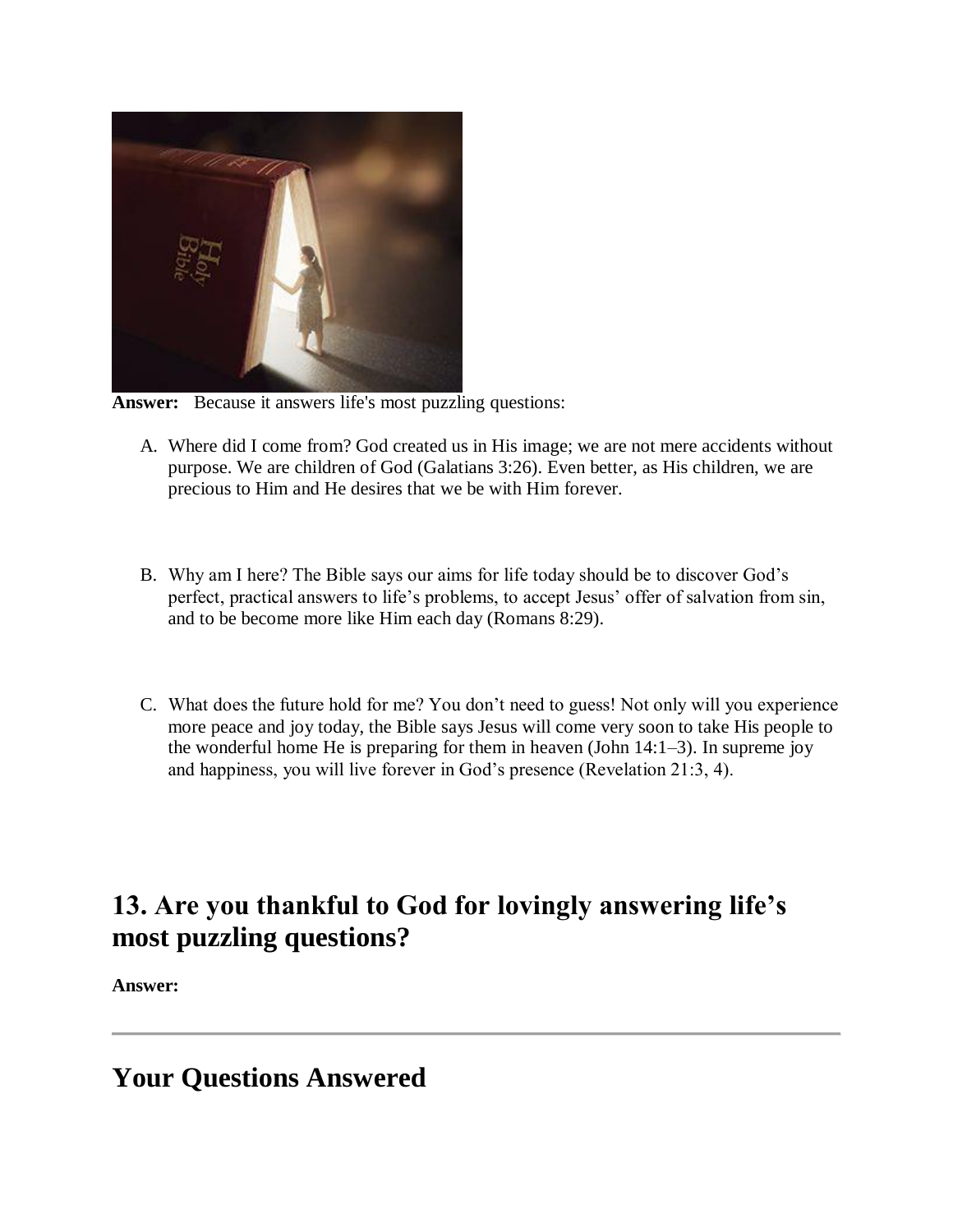### **1. Why does the Bible give such awful, graphic descriptions of people's sin?**

Answer: Sin is horrifying to God, and He wants us to be revolted by it as much as He is. The inclusion of such stories, both the good and the bad, also gives credibility to the Bible. Telling it like it is gives people confidence that the Bible can be trusted; it doesn't cover up anything. Satan's strategy is to convince people they are such terrible sinners that God cannot or will not save them. What joy sweeps over them when they are shown Bible cases of people like themselves whom God delivered from sin! (Romans 15:4).

### **2. Is all of the Bible inspired—or just parts of it?**

Answer: "All Scripture is given by inspiration of God, and is profitable for doctrine, for reproof, for correction, for instruction in righteousness" (2 Timothy 3:16, emphasis added). The Bible does not merely contain the words of God—it is the Word of God. The Bible is the information and operations manual for human life. Ignore it and you will experience unnecessary difficulties.

### **3. Isn't it unsafe to rely on an ancient book so far removed from our day?**

Answer: No. The Bible's age is one of the proofs of its inspiration. It says, "The word of the Lord endures forever" (1 Peter 1:25). The Bible stands as a rock; it cannot be destroyed. Men and even entire nations have burned, banned, and tried to discredit the Bible, but they destroyed themselves instead. Long after they were gone, the Bible remained (and remains) a bestseller in constant demand. Its message is God-given and up to date. Before you study it, pray that God opens your heart as you read.

### **4. Many brilliant people in the world believe no one can understand the Bible. If it is truly God's book, shouldn't everyone be able to understand it?**

Answer: Bright people who can understand virtually anything else are often quickly perplexed when they read the Bible. The reason is that spiritual things "are spiritually discerned" (1 Corinthians 2:13, 14). The deep things of the Word will never be understood by a worldly mind, no matter how brilliant. Unless one honestly seeks an experience with God, he or she cannot understand the things of God. The Holy Spirit, who explains the Bible (John 16:13; 14:26), is not understood by the secular mind. On the other hand, the humble, even uneducated, seeker who studies the Bible receives amazing understanding from the Holy Spirit (Matthew 11:25; 1 Corinthians 2:9, 10).

### **5. Some say the Bible is full of errors. How can anyone believe it is inspired?**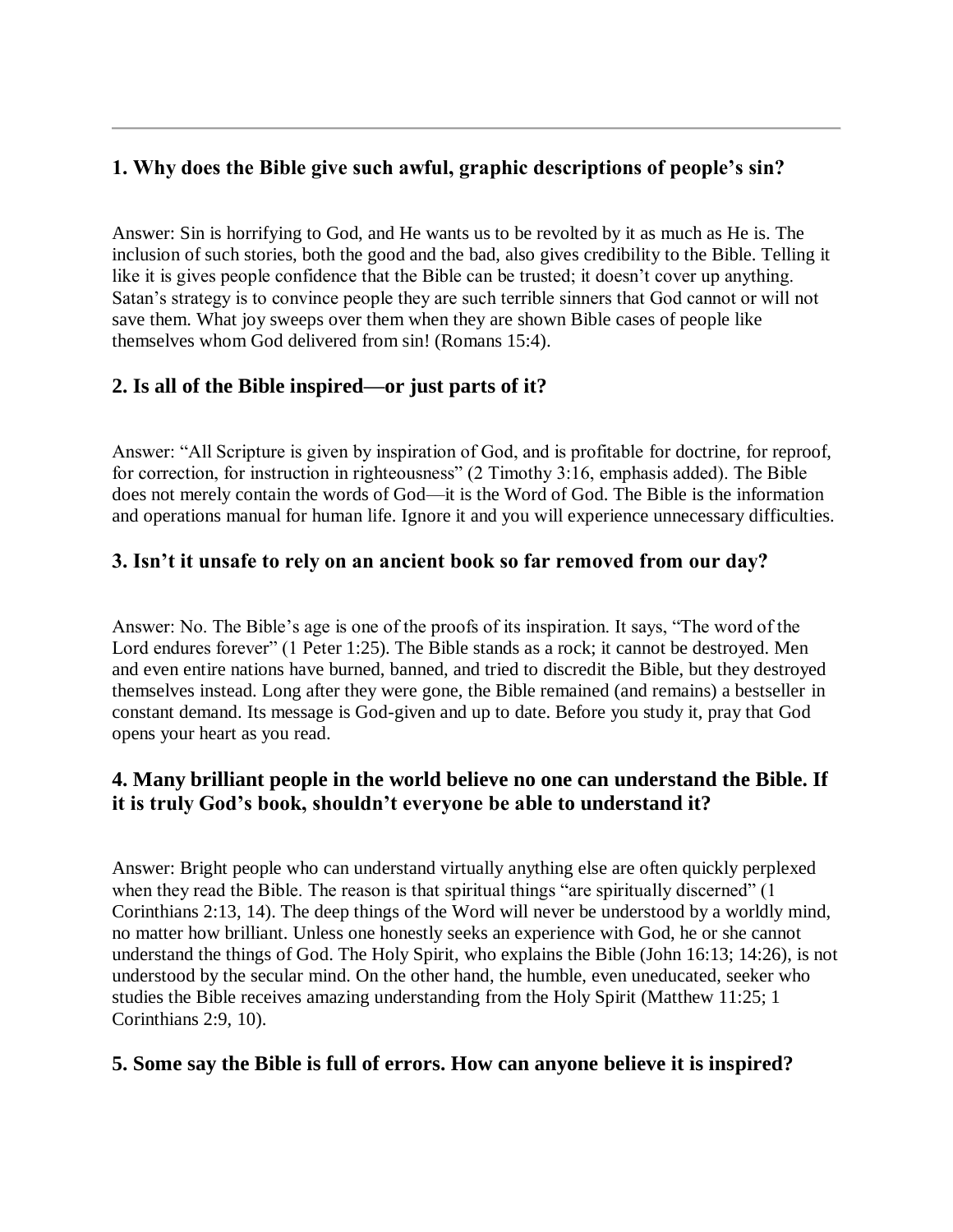Answer: The vast majority of so-called errors in the Bible have been demonstrated to be merely errors of judgment or a lack of understanding on the part of those who make the complaint. They are not errors at all, but simply truth misunderstood. The inspired Bible:

- 1. Will always tell you the truth
- 2. Will never mislead you
- 3. Can be fully trusted
- 4. Is reliable and authoritative in spiritual, historical, and scientific matters

It's true that, in some cases, copyists might have mis-copied a small word or number here and there, but no such supposed error or any other alleged error has affected the absolute truth of God's Word. Doctrine is built not upon one Bible passage, but upon the total of divinely inspired comments on a subject. Of course, some things in the Bible are difficult to reconcile. There will always be room for doubt. However, even alleged errors not yet fully explained will eventually be reconciled, as they have been in the past. It seems the harder people work to undermine the Bible, the brighter its light shines.

### **Summary Sheet**

### **1. Which fulfilled prophecies confirm the Bible's inspiration? (4)**

- \_\_\_\_\_ Cyrus would capture Babylon
- \_\_\_\_\_ George Washington would become president of the United States.
- **Egypt would never again be a strong, leading nation.**
- \_\_\_\_\_ Morals would degenerate in the last days.
- **EXECUTE:** Germany would have a 20-year drought.
- \_\_\_\_\_ Babylon, once destroyed, would never be inhabited again.

### **2. Jesus showed His belief in Bible inspiration by (1):**

- \_\_\_\_\_ Talking loudly on the subject.
- **Quoting from it as He taught.**
- \_\_\_\_\_ Calling fire down on those who doubted.
- \_\_\_\_\_ Announcing it from the temple steps.

### **3. Which scientific facts from the list below does the Bible mention? (2)**

- \_\_\_\_\_ The earth is round.
- \_\_\_\_\_ Air has weight.
- \_\_\_\_\_ The formula for water is "H2O."
- Seawater is salty.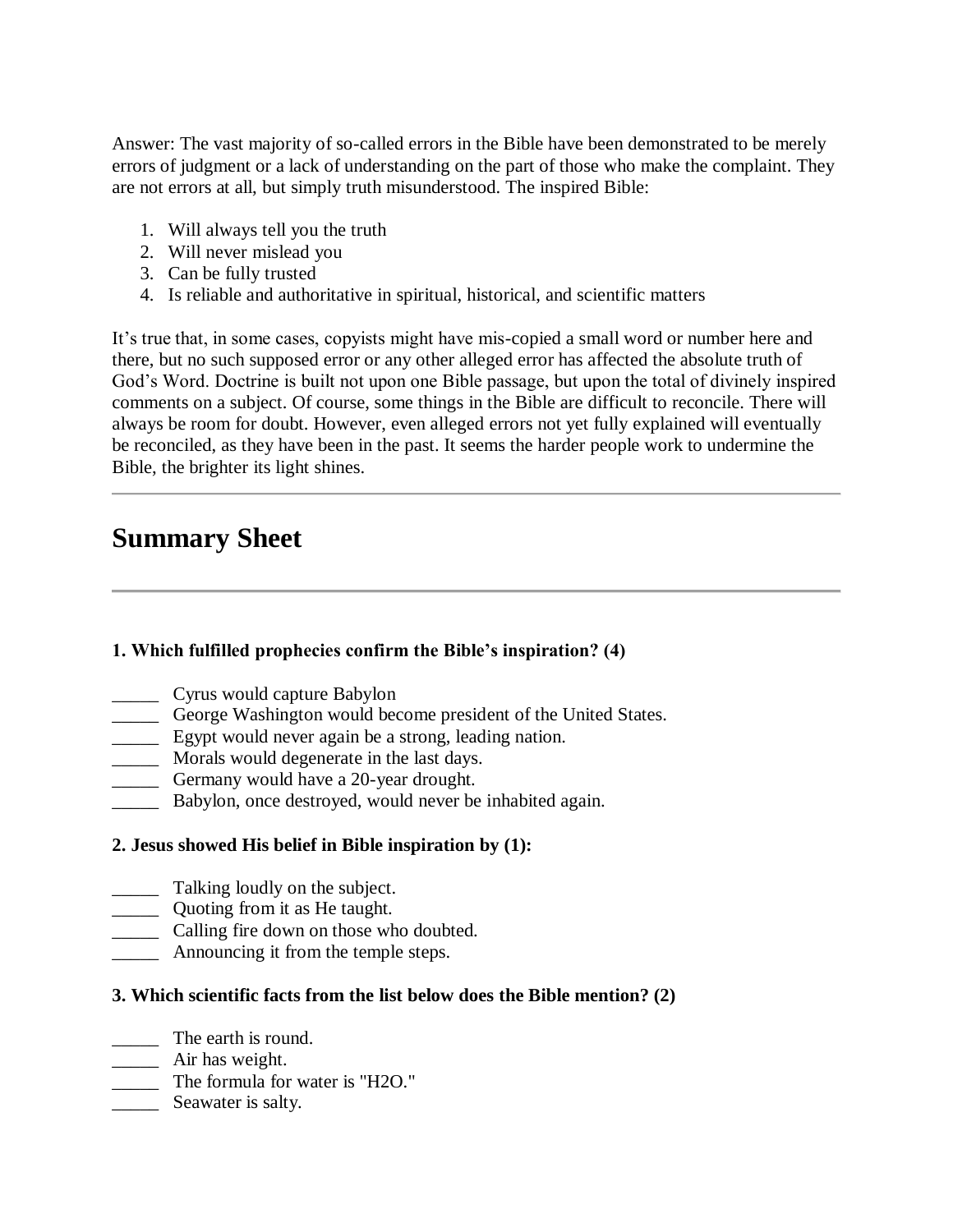### **4. Which of the following health rules appear in the Bible? (2)**

- \_\_\_\_\_ Drink four gallons of water daily.
- Leave alcoholic beverages alone.
- **EXECUTE:** Run every morning and evening.
- **EXECUTE:** Abstain from immoral sexual conduct.

### **5. The following statements about the Bible are true: (3)**

- \_\_\_\_\_ About 40 people helped write the Bible.
- \_\_\_\_\_ The Bible was written over a period of 10,000 years.
- **Example 21** Only parts of the Bible are inspired.
- The real Bible author is the Holy Spirit.
- The Bible is a best-seller.

### **6. Which of the following did the Bible predict about the Messiah's life? (3)**

- \_\_\_\_\_ Would be born in Nazareth.
- \_\_\_\_\_ Would fly to heaven often.
- \_\_\_\_\_ Would be sold for 30 pieces of silver.
- **Herod would try to kill Him.**
- $\frac{1}{\sqrt{2}}$  Would be crucified.
- \_\_\_\_\_ Would be raised to life after seven years.

### **7. What Bible rule, if followed, would best prevent AIDS?**

- \_\_\_\_\_ Do not be sexually immoral.
- \_\_\_\_\_ Do not worship graven images.
- **Eat meals regularly.**

### **8. Which statements below are true about evolution? (3)**

- \_\_\_\_\_ It is an unproved theory.
- \_\_\_\_\_ It undermines Christianity.
- \_\_\_\_\_ It is a proved fact.
- \_\_\_\_\_ It proves that human beings and apes have common ancestors.
- \_\_\_\_\_ It is a strong tenet of communism.

### **9. Which statements below help prove Bible inspiration? (5)**

- \_\_\_\_\_ Its biographies include bad as well as good.
- \_\_\_\_\_ It changes the lives of its followers.
- \_\_\_\_\_ Old Testament prophecies of the Messiah were fulfilled by Jesus.
- \_\_\_\_\_ It predicted the rise of the four world kingdoms.
- \_\_\_\_\_ It has astonishing unity.
- \_\_\_\_\_ It tells the day and hour of the second coming of Jesus.